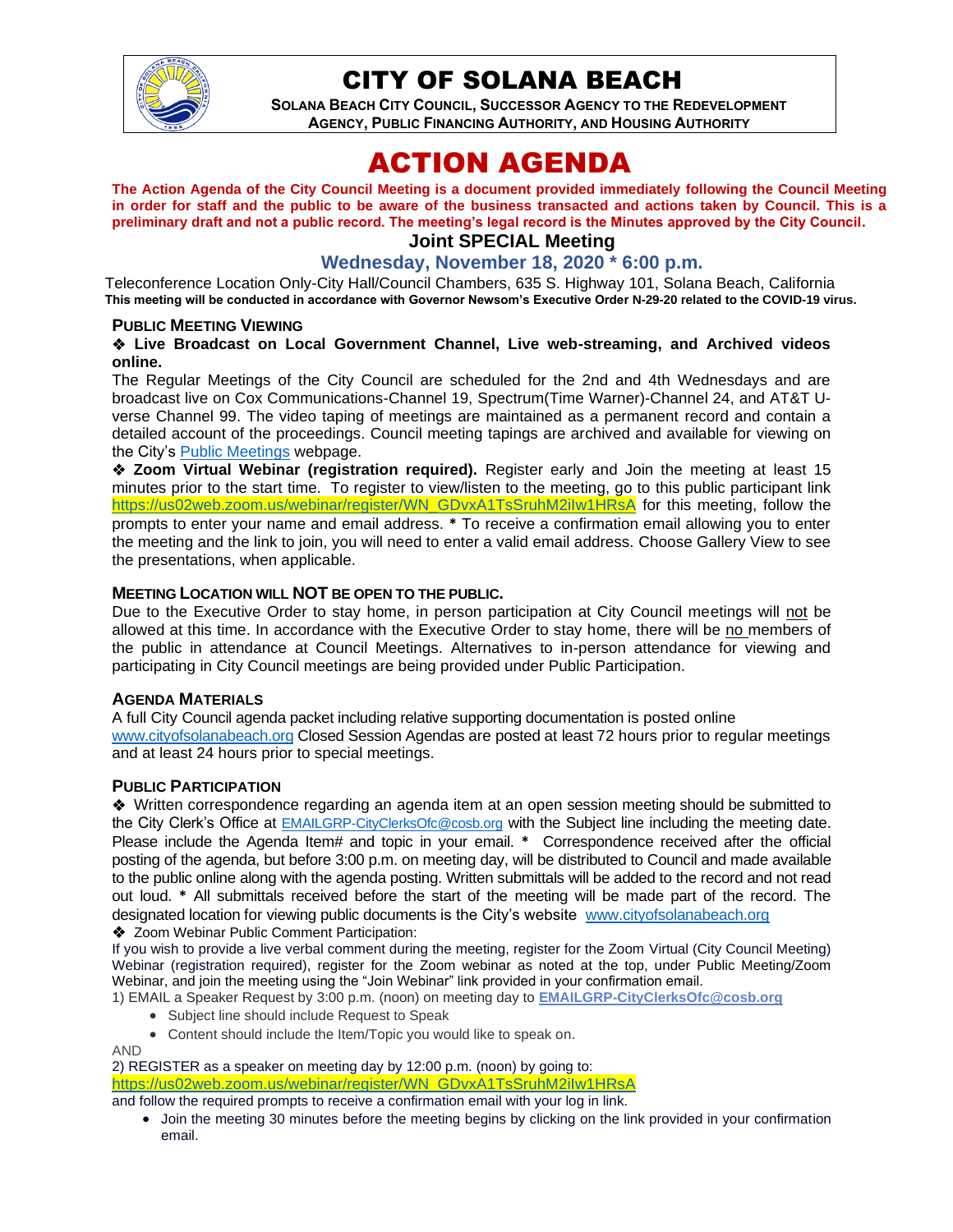- Speaking participants may use the computer's microphone and speakers to listen and communicate or they may also call into the meeting by dialing into the meeting with a telephone (this information will be provided in your email confirmation). If you call in as well for better audio, mute your computer's speakers to eliminate feedback.
- Participants will be called upon from those who have submitted the Speaker Request, registered, and logged on as described above. You will be called on by name and unmuted by the meeting organizer and may provide comments for the allotted time. Allotted speaker times are listed under each [Agenda s](https://urldefense.proofpoint.com/v2/url?u=https-3A__www.ci.solana-2Dbeach.ca.us_index.asp-3FSEC-3DF0F1200D-2D21C6-2D4A88-2D8AE1-2D0BC07C1A81A7-26Type-3DB-5FBASIC&d=DwMFaQ&c=euGZstcaTDllvimEN8b7jXrwqOf-v5A_CdpgnVfiiMM&r=1XAsCUuqwK_tji2t0s1uIQ&m=C7WzXfOw2_nkEFMJClT55zZsF4tmIf_7KTn0o1WpYqI&s=3DcsWExM2_nx_xpvFtXslUjphiXd0MDCCF18y_Qy5yU&e=)ection.
- Participants can use a computer microphone and speakers to listen and communicate or dial into the meeting with a telephone (if you log in and call in, mute one of the devices to eliminate feedback).
- Do not self-mute since you will be muted when you enter the meeting and organizers will unmute you to provide comments. All oral comments received prior to the close of the meeting will be made part of the meeting record.

#### **SPECIAL ASSISTANCE NEEDED** - AMERICAN DISABILITIES ACT TITLE 2

In compliance with the Americans with Disabilities Act of 1990, persons with a disability may request an agenda in appropriate alternative formats as required by Section 202. Any person with a disability who requires a modification or accommodation in order to participate in a meeting should direct such request to the City Clerk's office (858) 720-2400 [EMAILGRP-CityClerksOfc@cosb.org](mailto:EMAILGRP-CityClerksOfc@cosb.org) at least 72 hours prior to the meeting.

As a courtesy to all meeting attendees, please set cellular phones and pagers to silent mode and engage in conversations offline/muted.

| <b>CITY COUNCILMEMBERS</b>                 |                                        |                              |                                  |
|--------------------------------------------|----------------------------------------|------------------------------|----------------------------------|
| Jewel Edson, Mayor                         |                                        |                              |                                  |
| Judy Hegenauer, Deputy Mayor               |                                        | Kristi Becker, Councilmember |                                  |
| Kelly Harless, Councilmember               |                                        | David A. Zito, Councilmember |                                  |
| <b>Gregory Wade</b><br><b>City Manager</b> | Johanna Canlas<br><b>City Attorney</b> |                              | Angela Ivey<br><b>City Clerk</b> |

#### **SPEAKERS:**

See Public Participation on the first page of the Agenda for publication participation options.

#### **READING OF ORDINANCES AND RESOLUTIONS:**

Pursuant to [Solana Beach Municipal Code](https://www.codepublishing.com/CA/SolanaBeach/) Section 2.04.460, at the time of introduction or adoption of an ordinance or adoption of a resolution, the same shall not be read in full unless after the reading of the title, further reading is requested by a member of the Council. If any Councilmember so requests, the ordinance or resolution shall be read in full. In the absence of such a request, this section shall constitute a waiver by the council of such reading.

## **CALL TO ORDER AND ROLL CALL:**

#### **CLOSED SESSION REPORT:**

#### **FLAG SALUTE:**

#### **PROCLAMATIONS/CERTIFICATES:** *Ceremonial*

❖ Honoring Postal Workers

# **APPROVAL OF AGENDA:**

#### **COUNCIL ACTION: Approved 5/0**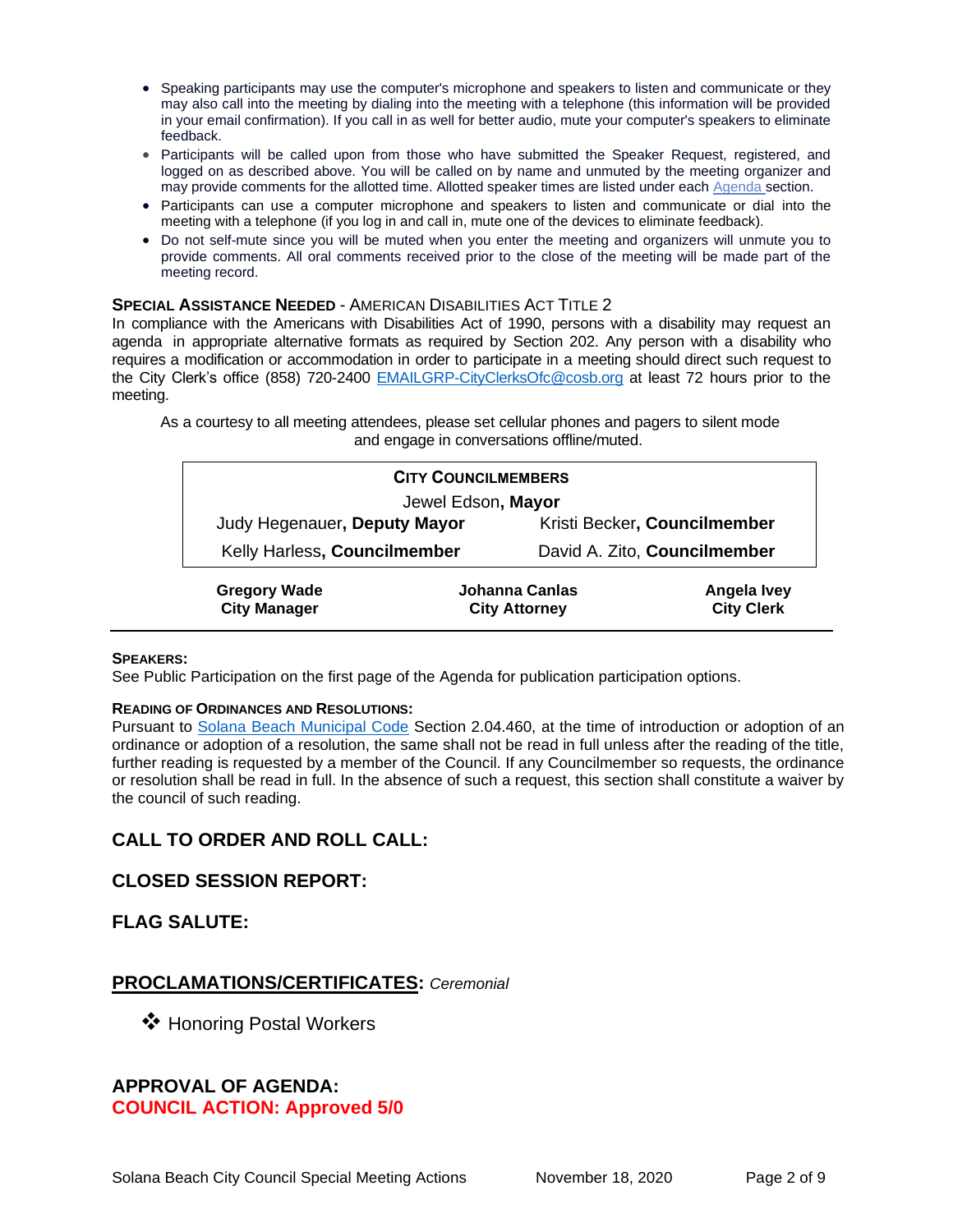#### **ORAL COMMUNICATIONS:**

*Note to Public: Refer to Public Participation for information on how to submit public comment.*  This portion of the agenda provides an opportunity for members of the public to address the City Council on items relating to City business and not appearing on today's agenda by having submitted written comments for the record to be filed with the record or by registering to join the virtual meeting online to speak live, per the Public Participation instructions on the Agenda.

Comments relating to items on this evening's agenda are taken at the time the items are heard. Pursuant to the Brown Act, no action shall be taken by the City Council on public comment items. Council may refer items to the City Manager for placement on a future agenda. The maximum time allotted for each speaker is THREE MINUTES (SBMC 2.04.190).

#### **COUNCIL COMMUNITY ANNOUNCEMENTS / COMMENTARY:**

*An opportunity for City Council to make brief announcements or report on their activities. These items are not agendized for official City business with no action or substantive discussion.* 

#### **A. CONSENT CALENDAR:** (Action Items) (A.1. - A.8.)

*Note to Public: Refer to Public Participation for information on how to submit public comment.*  Items listed on the Consent Calendar are to be acted in a single action of the City Council unless pulled for discussion.

Any member of the public may address the City Council on an item of concern by submitting written correspondence for the record to be filed with the record or by registering to join the virtual meeting online to speak live, per the Public Participation instructions on the Agenda. The maximum time allotted for each speaker is THREE MINUTES (SBMC 2.04.190).

Those items removed from the Consent Calendar by a member of the Council will be trailed to the end of the agenda, while Consent Calendar items removed by the public will be discussed immediately after approval of the Consent Calendar.

#### **A.1. Minutes of the City Council.**

Recommendation: That the City Council

1. Approve the Minutes of the October 14, 2020 City Council meeting.

#### **COUNCIL ACTION: Approved 5/0**

#### **A.2. Register Of Demands.** (File 0300-30)

Recommendation: That the City Council

1. Ratify the list of demands for October 10, 2020 – October 23, 2020.

[Item A.2. Report \(click here\)](https://solanabeach.govoffice3.com/vertical/Sites/%7B840804C2-F869-4904-9AE3-720581350CE7%7D/uploads/Item_A.2._Report_(click_here)_11-18-20_O.pdf)  **COUNCIL ACTION: Approved 5/0**

#### **A.3. General Fund Budget Adjustments for Fiscal Year 2020/21.** (File 0330-30)

Recommendation: That the City Council

1. Receive the report listing changes made to the Fiscal Year 2020-2021 General Fund Adopted Budget.

[Item A.3. Report \(click here\)](https://solanabeach.govoffice3.com/vertical/Sites/%7B840804C2-F869-4904-9AE3-720581350CE7%7D/uploads/Item_A.3._Report_(click_here)_11-18-20_O.pdf) **COUNCIL ACTION: Approved 5/0**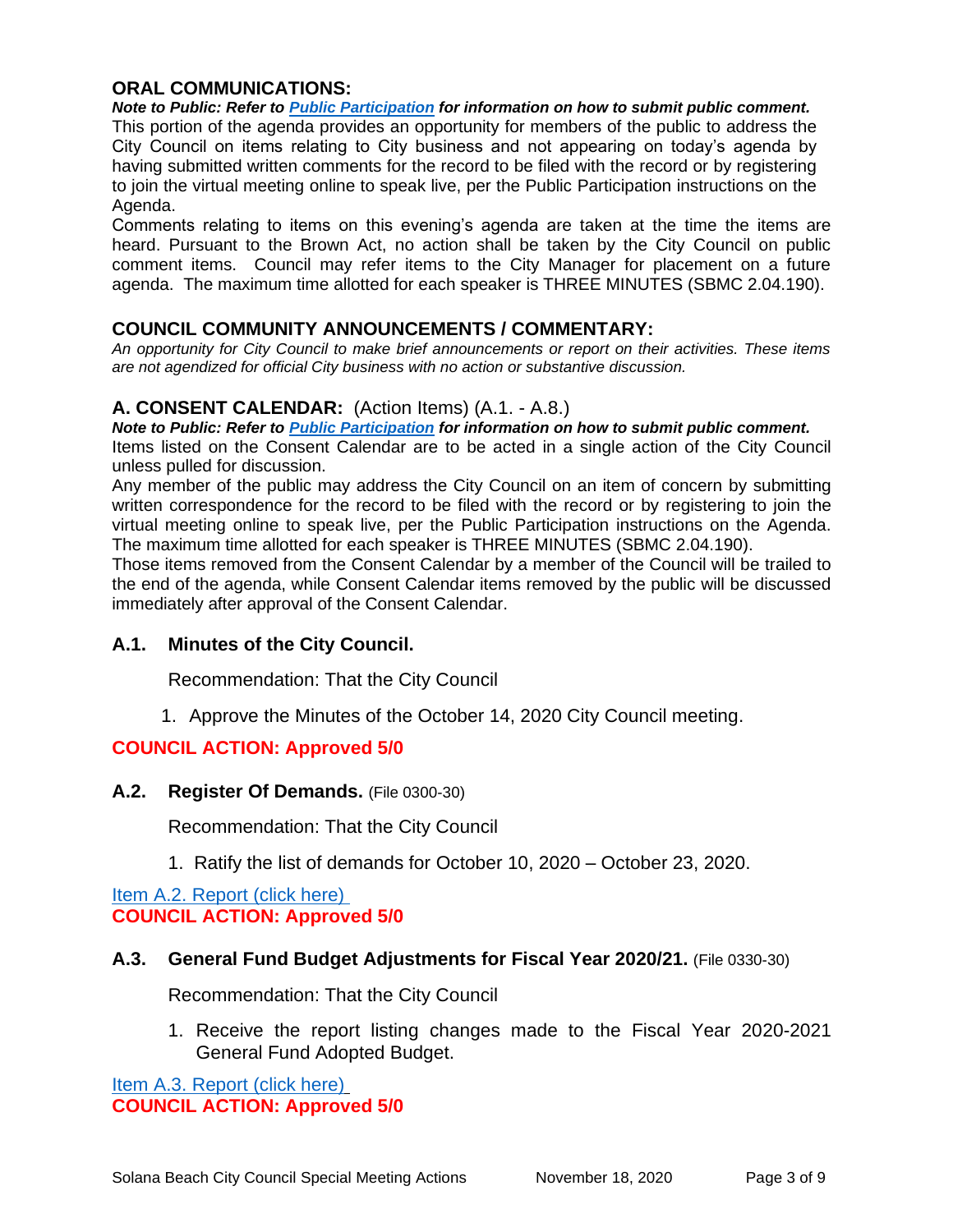#### **A.4. Tosdal Law Firm Services Agreement to a New Professional Services Agreement (PSA) with Tosdal APC.** (File 0400-05)

Recommendation: That the City Council

1. Adopt **Resolution 2020-149** authorizing the City Manager to move SEA (Solana Energy Alliance) representation under Tosdal Law Firm PSA to a new PSA with Tosdal APC.

[Item A.4. Report \(click here\)](https://solanabeach.govoffice3.com/vertical/Sites/%7B840804C2-F869-4904-9AE3-720581350CE7%7D/uploads/Item_A.4._Report_(click_here)_11-18-20_O.pdf)

*Posted Reports & Supplemental Docs contain records up to the cut off time, prior to the start of the meeting, for processing new submittals. The final official record containing handouts, PowerPoints, etc. can be obtained through a Records Request to the City Clerk's Office.*

**COUNCIL ACTION: Approved 5/0**

**A.5. Fiscal Year (FY) 2019-20 Community Grant Recipient Financial Expenditure Report.** (File 0330-25)

Recommendation: That the City Council

1. Accept this report and grant extensions for the two awardees who were unable to expend all grant funds (La Colonia Community Foundation and Solana Beach Civic & Historical Society).

[Item A.5. Report \(click here\)](https://solanabeach.govoffice3.com/vertical/Sites/%7B840804C2-F869-4904-9AE3-720581350CE7%7D/uploads/Item_A.5._Report_(click_here)_11-18-20_O.pdf)

*Posted Reports & Supplemental Docs contain records up to the cut off time, prior to the start of the meeting, for processing new submittals. The final official record containing handouts, PowerPoints, etc. can be obtained through a Records Request to the City Clerk's Office.*

**COUNCIL ACTION: Approved 5/0**

**A.6. Deposit Account Control Agreement with River City Bank and San Diego Gas & Electric to Comply with California Public Utilities Commission D.18- 05-022 Related to Community Choice Aggregation Financial Security Requirement.** (File 1040-45)

Recommendation: That the City Council

- 1. Adopt **Resolution 2020-147**:
	- a. Authorizing the opening of a new account with River City Bank for deposit of the \$147,000 Financial Security Requirement.
	- b. Authorizing the City Manager to execute an Escrow and Deposit Account Control Agreement with River City Bank and San Diego Gas & Electric, subject to City Attorney approval.

[Item A.6. Report \(click here\)](https://solanabeach.govoffice3.com/vertical/Sites/%7B840804C2-F869-4904-9AE3-720581350CE7%7D/uploads/Item_A.6._Report_(click_here)_11-18-20_O.pdf)

[A.6. Staff Report Update 1](https://solanabeach.govoffice3.com/vertical/Sites/%7B840804C2-F869-4904-9AE3-720581350CE7%7D/uploads/A.6._Staff_Report_Update_1_-_O.pdf)

**COUNCIL ACTION: Approved 5/0**

*Posted Reports & Supplemental Docs contain records up to the cut off time, prior to the start of the meeting, for processing new submittals. The final official record containing handouts, PowerPoints, etc. can be obtained through a Records Request to the City Clerk's Office.*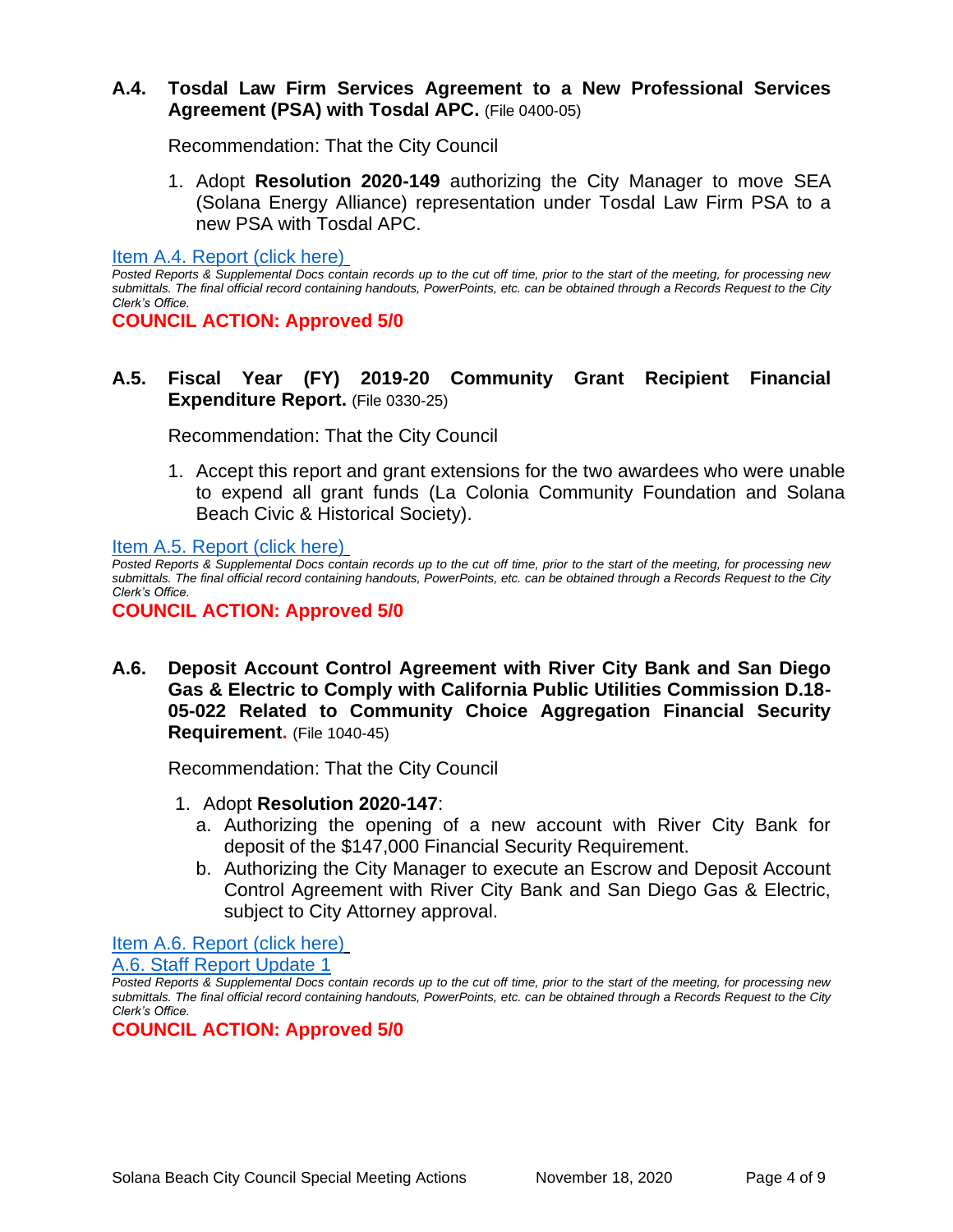## **A.7. Project Application Submittal to the California Department of Parks and Recreation for the Per Capita Grant Program.** (File 0740-00)

Recommendation: That the City Council

1. Adopt **Resolution 2020-095** authorizing the City Manager to submit a project application to the California Department of Parks and Recreation for the Per Capita Grant Program, in order to receive the \$186,471 the City is eligible to receive.

[Item A.7. Report \(click here\)](https://solanabeach.govoffice3.com/vertical/Sites/%7B840804C2-F869-4904-9AE3-720581350CE7%7D/uploads/Item_A.7._Report_(click_here)_11-18-20_O.pdf)

*Posted Reports & Supplemental Docs contain records up to the cut off time, prior to the start of the meeting, for processing new submittals. The final official record containing handouts, PowerPoints, etc. can be obtained through a Records Request to the City Clerk's Office.*

## **COUNCIL ACTION: Approved 5/0**

## **A.8. This item was removed from the agenda. Leave item blank.**

# **B. PUBLIC HEARINGS:** (B.1. – B.3.)

*Note to Public: Refer to Public Participation for information on how to submit public comment.*  Any member of the public may address the City Council on an item of concern by submitting written correspondence for the record to be filed with the record or by registering to join the virtual meeting online to speak live, per the Public Participation instructions on the Agenda. The maximum time allotted for each speaker is THREE MINUTES (SBMC 2.04.190).

An applicant or designee(s) for a private development/business project, for which the public hearing is being held, is allotted a total of fifteen minutes to speak, as per SBMC 2.04.210. A portion of the fifteen minutes may be saved to respond to those who speak in opposition. All other speakers have three minutes each.

After considering all of the evidence, including written materials and oral testimony, the City Council must make a decision supported by findings and the findings must be supported by substantial evidence in the record.

## **B.1. Public Hearing: Development Review Permit for a New Single-Story Single-Family Residence and Attached One-Car Garage at 778 W. Solana Circle (Case # DRP20-007 Applicant: Philip Wilkinson).** (File 0600-40)

The proposed project meets the minimum objective requirements under the Park Del Mar Development regulations and the underlying SBMC, could be found to be consistent with the General Plan and could be found, as conditioned, to meet the discretionary findings required as discussed in this report to approve a DRP. Therefore, Staff recommends that the City Council:

- 1. Conduct the Public Hearing: Open the Public Hearing, Report Council Disclosures, Receive Public Testimony, and Close the Public Hearing.
- 2. Find the project exempt from the California Environmental Quality Act pursuant to Section 15303 of the State CEQA Guidelines; and
- 3. If the City Council makes the requisite findings and approves the project, adopt **Resolution 2020-135** conditionally approving a DRP to allow for the construction of a new 1,992 square-foot one-story, single-family residence and garage at 778 West Solana Circle.

#### [Item B.1. Report \(click here\)](https://solanabeach.govoffice3.com/vertical/Sites/%7B840804C2-F869-4904-9AE3-720581350CE7%7D/uploads/Item_B.1._Report_(click_here)_11-18-20_O.pdf)

## **COUNCIL ACTION: Approved 4/0/1 (Recused: Edson)**

*Posted Reports & Supplemental Docs contain records up to the cut off time, prior to the start of the meeting, for processing new submittals. The final official record containing handouts, PowerPoints, etc. can be obtained through a Records Request to the City Clerk's Office.*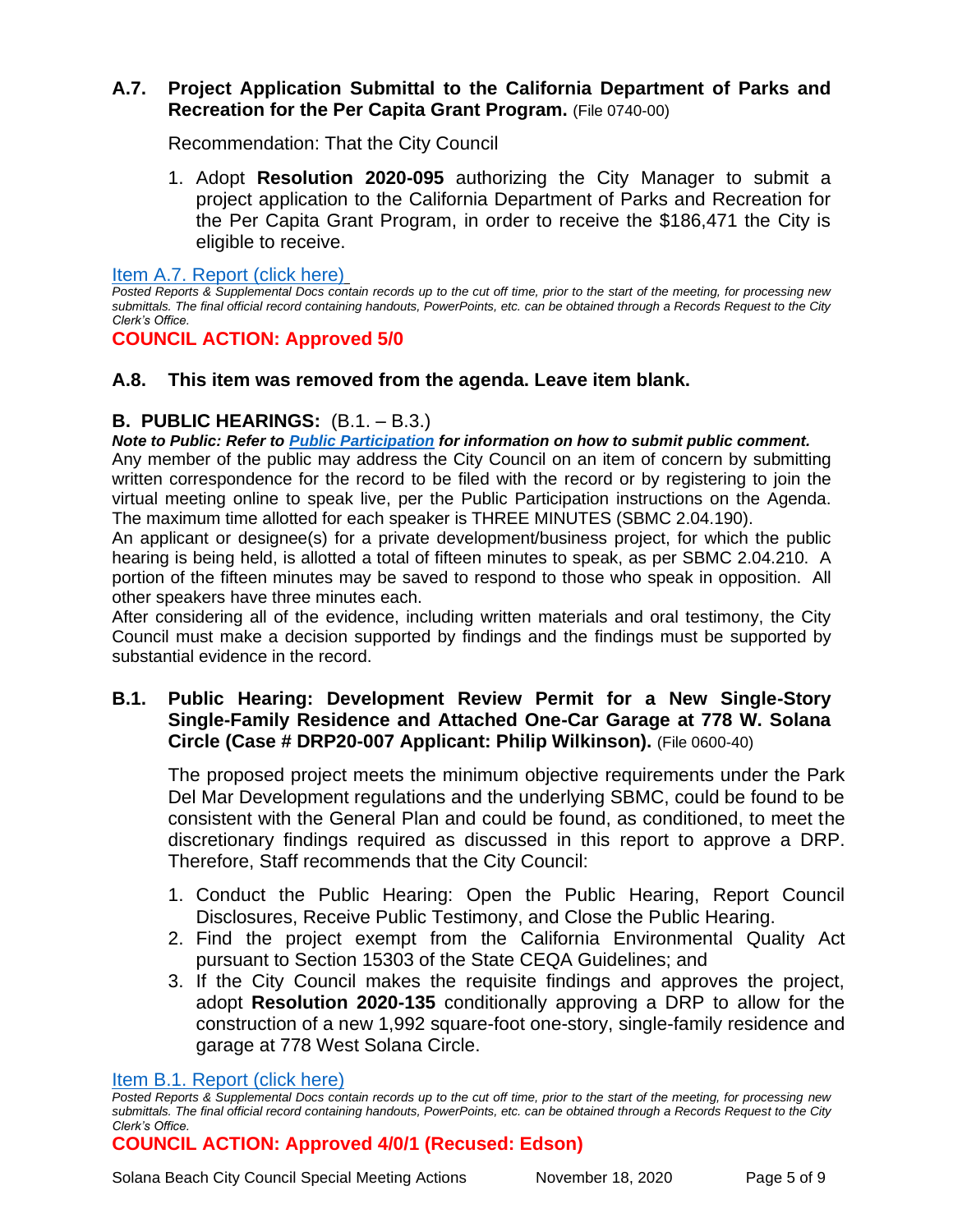#### **B.2. Community Development Block Grant Funds (Fiscal Year 2021/22) Americans with Disabilities Act (ADA) Pedestrian Ramp Improvements.** (File 0390-32)

Recommendation: That the City Council

- 1. Conduct the Public Hearing: Open the public hearing, Report Council disclosures, Receive public testimony, Close the public hearing.
- 2. Adopt **Resolution 2020-144**:
	- a. Finding that the funding request and project implementation are exempt from the California Environmental Quality Act pursuant to the State CEQA Guidelines.
	- b. Approving the list of public street ADA ramp locations.
	- c. Requesting FY 2021/22 Community Development Block Grant Funds for ADA pedestrian ramp improvements at various public street intersections listed in Attachment 1, Exhibit A.
	- d. Finding that all of FY 2021/22 CDBG funds, presently estimated at a total of \$63,425, are designated to be used for ADA pedestrian ramp improvements.
	- e. Authorizing the City Manager to execute the County contract for management and implementation of the CDBG program.

Item [B.2. Report \(click here\)](https://solanabeach.govoffice3.com/vertical/Sites/%7B840804C2-F869-4904-9AE3-720581350CE7%7D/uploads/Item_B.2._Report_(click_here)_11-18-20_O.pdf)

*Posted Reports & Supplemental Docs contain records up to the cut off time, prior to the start of the meeting, for processing new submittals. The final official record containing handouts, PowerPoints, etc. can be obtained through a Records Request to the City Clerk's Office.*

## **COUNCIL ACTION: Approved 5/0**

#### **B.3. Public Hearing: Updating the City's User Fees and Charges Schedule.** (File 0390-23)

Recommendation: That the City Council

- 1. Conduct the Public Hearing: Open the Public Hearing, Report Council Disclosures, Receive Public Testimony, and Close the Public Hearing.
- 2. Adopt **Resolution 2020-141** updating the Schedule of Fees and Charges effective January 1, 2021 which:
	- a. Includes a change to part a. of the Rounding of Fees to include "(unless it is as part of a multiplier charge. i.e. x.xx per each additional x)", and
	- b. Approves prior Council direction to waive Business Certificate Renewal fees for Calendar Year 2020 and charging the fiscal year 2018 rate of \$17 for Calendar year 2020 Short Term Vacation Rental Permit renewals.
- 3. Provide specific direction on the rate at which Business Certificate Renewals and Short-Term Vacation Rental (STVR) Permit Renewals are charged.

[Item B.3. Report \(click here\)](https://solanabeach.govoffice3.com/vertical/Sites/%7B840804C2-F869-4904-9AE3-720581350CE7%7D/uploads/Item_B.3._Report_(click_here)_11-18-20_O.pdf)

**COUNCIL ACTION: Approved 5/0 to waive business certificate renewal fees for 2021, defer the 3% CPI fee increase this year and reconsider next year, and charge the current STVR fees.**

*Posted Reports & Supplemental Docs contain records up to the cut off time, prior to the start of the meeting, for processing new submittals. The final official record containing handouts, PowerPoints, etc. can be obtained through a Records Request to the City Clerk's Office.*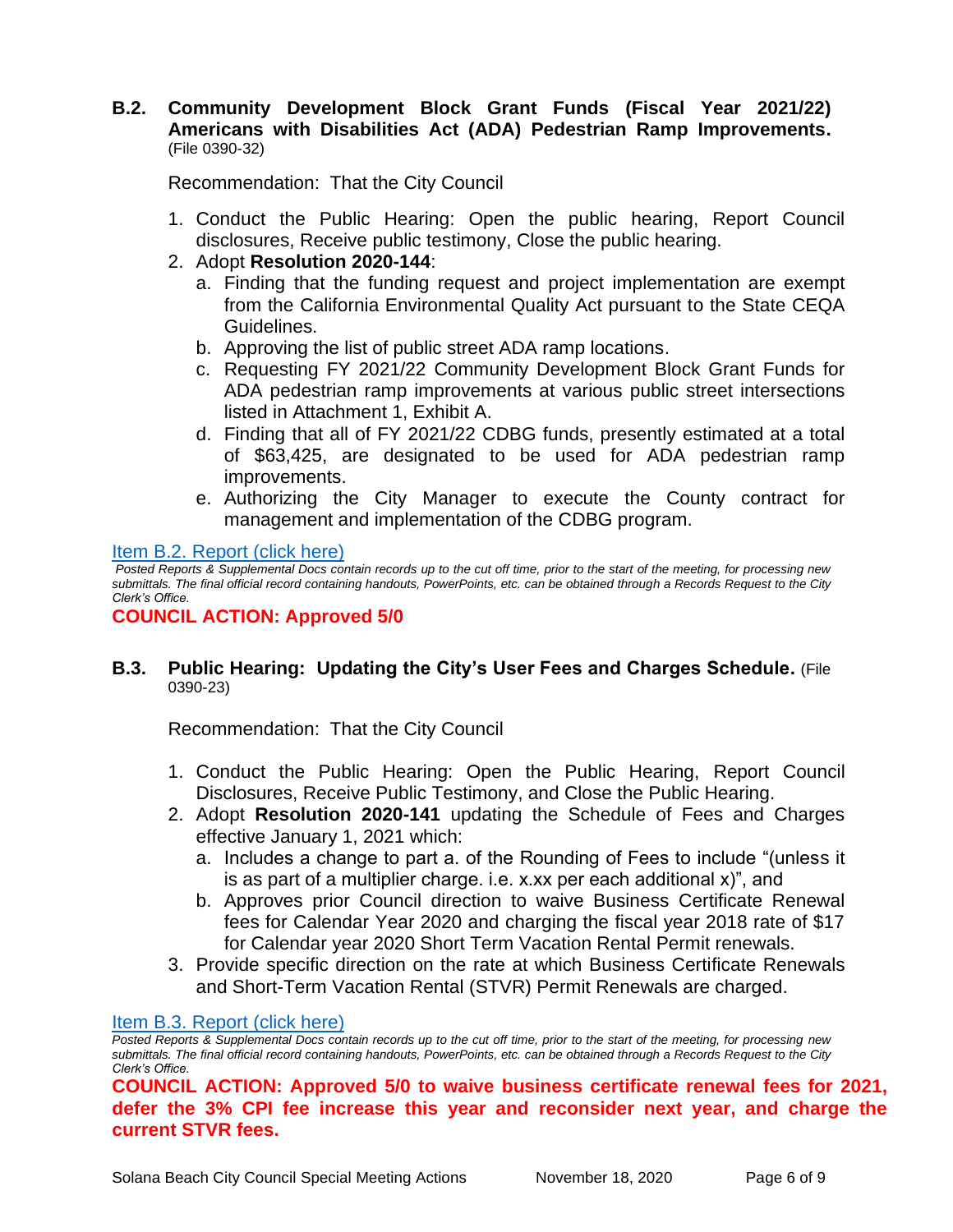# **C. STAFF REPORTS:** (C.1. – C.2.)

*Note to Public: Refer to Public Participation for information on how to submit public comment.*  Any member of the public may address the City Council on an item of concern by submitting written correspondence for the record to be filed with the record or by registering to join the virtual meeting online to speak live, per the Public Participation instructions on the Agenda. The maximum time allotted for each speaker is THREE MINUTES (SBMC 2.04.190).

### **C.1. Santa Fe Christian Lighting Temporary Use Permit (TUP) Application and COVID TUP Policy Extension.** (File 0600-00)

Recommendation: That the City Council

- 1. Conditionally approve the Santa Fe Christian Temporary Use Permit application.
- 2. Adopt **Resolution 2020-148** authorizing extension of the Temporary Use Permit Policy through April 30, 2021, or until the emergency order and social distancing requirements are lifted, whichever is earliest.

[Item C.1. Report \(click here\)](https://solanabeach.govoffice3.com/vertical/Sites/%7B840804C2-F869-4904-9AE3-720581350CE7%7D/uploads/Item_C.1._Report_(click_here)_11-18-20_O.pdf)

*Posted Reports & Supplemental Docs contain records up to the cut off time, prior to the start of the meeting, for processing new submittals. The final official record containing handouts, PowerPoints, etc. can be obtained through a Records Request to the City Clerk's Office.*

**COUNCIL ACTION: Approved 5/0**

# **C.2. City Hall and Fire Station Repair Project – Update and Change Order No. 2.**

Recommendation: That the City Council

- 1. Adopt **Resolution 2020-142**:
	- a. Authorizing the City Manager to execute Change Order No. 2 to the construction contract with War Rhino, Inc., in the amount of \$70,000, for the Solana Beach City Hall and Fire Station Water Damage Remediation and Restoration Project, Bid No. 2020-02.
	- b. Approving an appropriation of \$53,000 from the General Fund/Undesignated Reserves to the Capital Improvement Program for the City Hall and Fire Station deferred maintenance project.
	- c. Authorizing the City Manager to execute change orders up to the amount of the revised contingency of \$95,000.
	- d. Authorizing the City Treasurer to amend the FY 2020/21 Adopted Budget accordingly.

#### [Item C.2. Report –](https://solanabeach.govoffice3.com/vertical/Sites/%7B840804C2-F869-4904-9AE3-720581350CE7%7D/uploads/Item_C.2._Report_(click_here)_11-18-20_-_O.pdf) (click here)

**COUNCIL ACTION: Approved 5/0**

*Posted Reports & Supplemental Docs contain records up to the cut off time, prior to the start of the meeting, for processing new submittals. The final official record containing handouts, PowerPoints, etc. can be obtained through a Records Request to the City Clerk's Office.*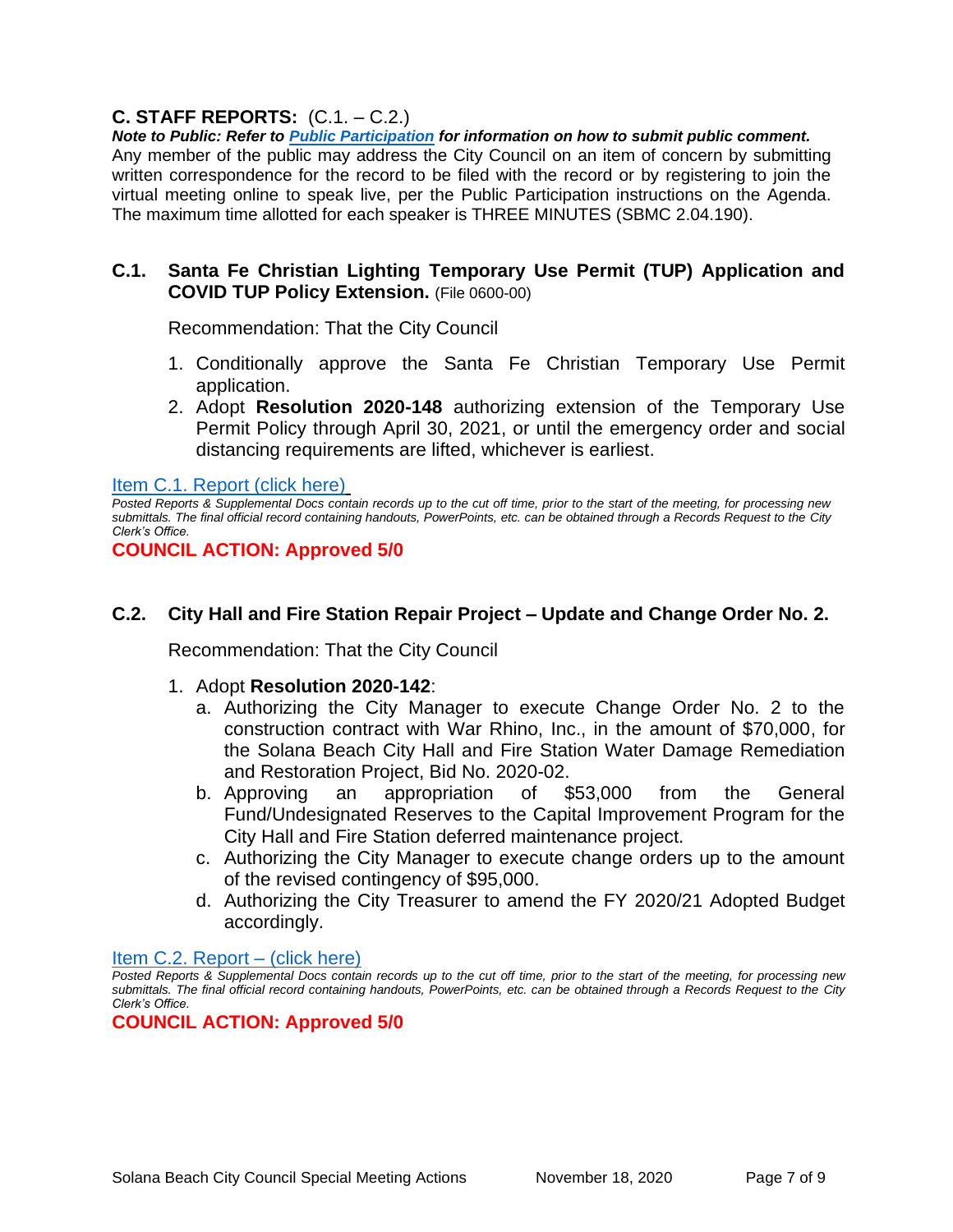# **COMPENSATION & REIMBURSEMENT DISCLOSURE:**

GC: Article 2.3. Compensation: 53232.3. (a) Reimbursable expenses shall include, but not be limited to, meals, lodging, and travel. 53232.3 (d) Members of a legislative body shall provide brief reports on meetings attended at the expense of the local agency "*City*" at the next regular meeting of the legislative body.

# **COUNCIL COMMITTEE REPORTS:** [Council Committees](https://www.ci.solana-beach.ca.us/index.asp?SEC=584E1192-3850-46EA-B977-088AC3E81E0D&Type=B_BASIC)

#### **REGIONAL COMMITTEES: (outside agencies, appointed by this Council)**

- a. City Selection Committee (meets twice a year) Primary-Edson, Alternate-Zito
- b. County Service Area 17: Primary- Harless, Alternate-Edson
- c. Escondido Creek Watershed Authority: Becker /Staff (no alternate).
- d. League of Ca. Cities' San Diego County Executive Committee: Primary-Becker, Alternate-Harless and any subcommittees.
- e. League of Ca. Cities' Local Legislative Committee: Primary-Harless, Alternate-Becker
- f. League of Ca. Cities' Coastal Cities Issues Group (CCIG): Primary-Becker, Alternate-**Harless**
- g. North County Dispatch JPA: Primary-Harless, Alternate-Becker
- h. North County Transit District: Primary-Edson, Alternate-Becker
- i. Regional Solid Waste Association (RSWA): Primary-Hegenauer, Alternate-Becker
- j. SANDAG: Primary-Zito, 1<sup>st</sup> Alternate-Edson, 2<sup>nd</sup> Alternate-Becker, and any subcommittees.
- k. SANDAG Shoreline Preservation Committee: Primary-Hegenauer, Alternate-Zito
- l. San Dieguito River Valley JPA: Primary-Hegenauer, Alternate-Zito
- m. San Elijo JPA: Primary-Zito, Primary-Becker, Alternate-City Manager
- n. 22<sup>nd</sup> Agricultural District Association Community Relations Committee: Primary-Edson, Primary-Harless

#### **STANDING COMMITTEES: (All Primary Members)** *(Permanent Committees)*

- a. Business Liaison Committee Zito, Edson.
- b. Fire Dept. Management Governance & Organizational Evaluation Harless, Hegenauer
- c. Highway 101 / Cedros Ave. Development Committee Edson, Becker
- d. Parks and Recreation Committee Zito, Harless
- e. Public Arts Committee Edson, Hegenauer
- f. School Relations Committee Hegenauer, Harless
- g. Solana Beach-Del Mar Relations Committee Zito, Edson

# **ADJOURN:**

*Next Regularly Scheduled Meeting is December 9, 2020*

*Always refer the City's website Event Calendar for Special Meetings or an updated schedule. Or Contact City Hall 858-720-2400*

*[www.cityofsolanabeach.org](http://www.cityofsolanabeach.org/)*